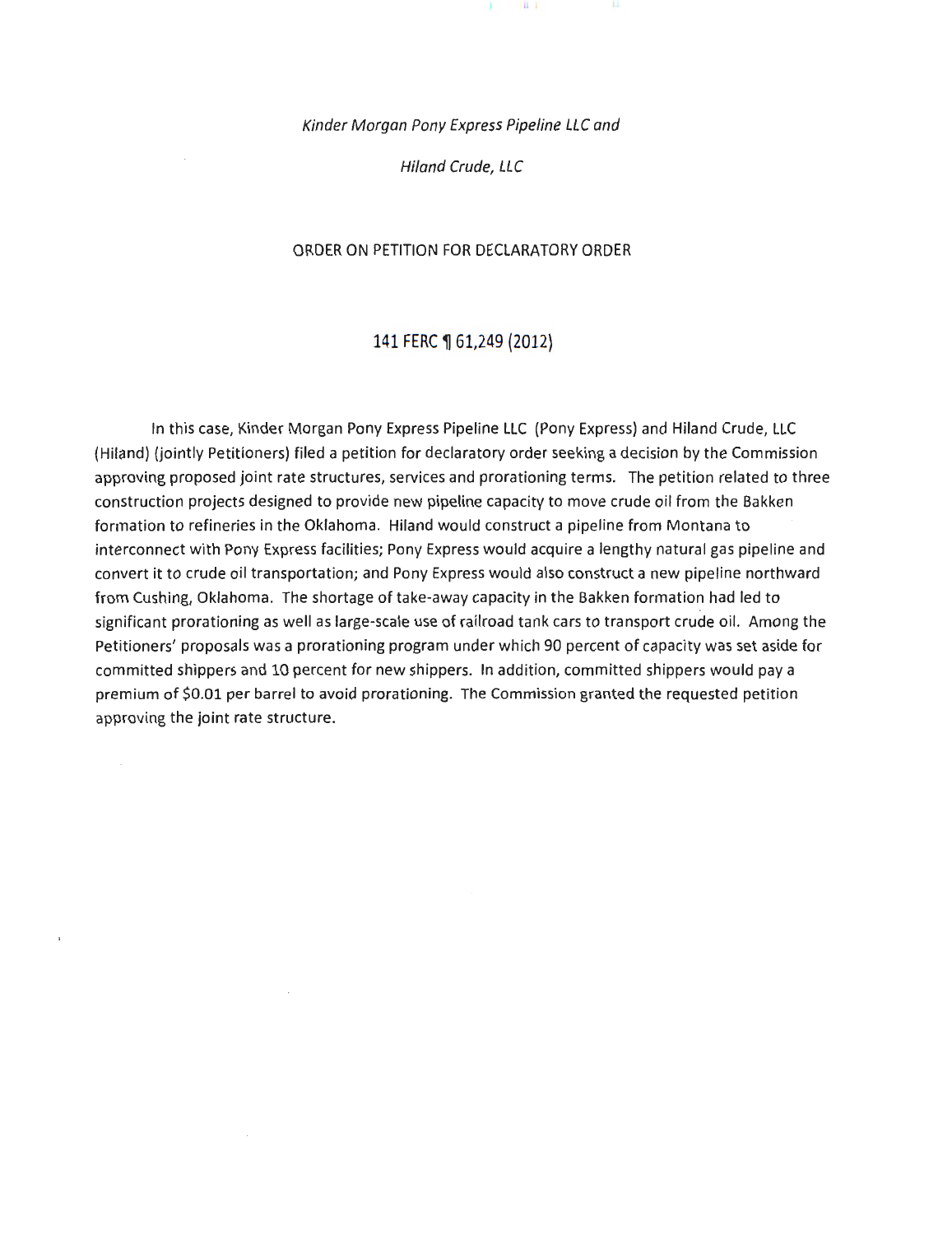# 141 FERC 161,249 UNITED STATES OF AMERICA FEDERAL ENERGY REGULATORY COMMISSION

Before Commissioners: Jon Wellinghoff, Chairman; Philip D. Moeller, John R. Norris, Cheryl A. LaFleur, and Tony T. Clark.

Kinder Morgan Pony Express Pipeline LLC and Hiland Crude, LLC

Docket No. OR13-5-000

## ORDER ON PETITION FOR DECLARATORY ORDER

(Issued December 21, 2012)

1. On October 19, 2012, Kinder Morgan Pony Express Pipeline LLC (Pony Express) and Hiland Crude, LLC (Hiland) (jointly, Petitioners) filed a Petition for a Declaratory Order (Petition) approving proposed rate structures, services, and prorationing terms applicable to joint and local transportation to be offered via new crude oil pipeline capacity that will consist of (a) a new, approximately 342-mile long pipeline to be constructed by Hiland from the Seiler Station near Baker, Montana, to an interconnection with certain Pony Express facilities (H2 Pipeline); (b) Pony Express's acquisition of approximately 432 miles of an existing natural gas pipeline and conversion of that line to crude oil service (Pony Express Mainline); and (c) Pony Express's construction of approximately 260 miles of new pipeline and ancillary facilities from the Pony Express Mainline to Cushing, Oklahoma (Cushing Extension).<sup>1</sup>

2. Petitioners contend that the Project will create a much needed, major new pipeline route for delivery of crude oil from the Bakken formation directly to the Phillips 66 Ponca City, Oklahoma refinery or indirectly to the refinery via the Phillips 66-owned tank farm and other facilities located in Cushing, Oklahoma, as well as for deliveries to other locations in Cushing (Destinations). Petitioners anticipate that the Project will commence operation in the third quarter of 2014.

3.. Petitioners request Commission action by December 21 , 2012. As discussed below, the Commission grants the requested declaratory order.

<sup>&</sup>lt;sup>1</sup> The H2 Pipeline, the Pony Express Mainline, and the Cushing Extension are referred to collectively as the Project.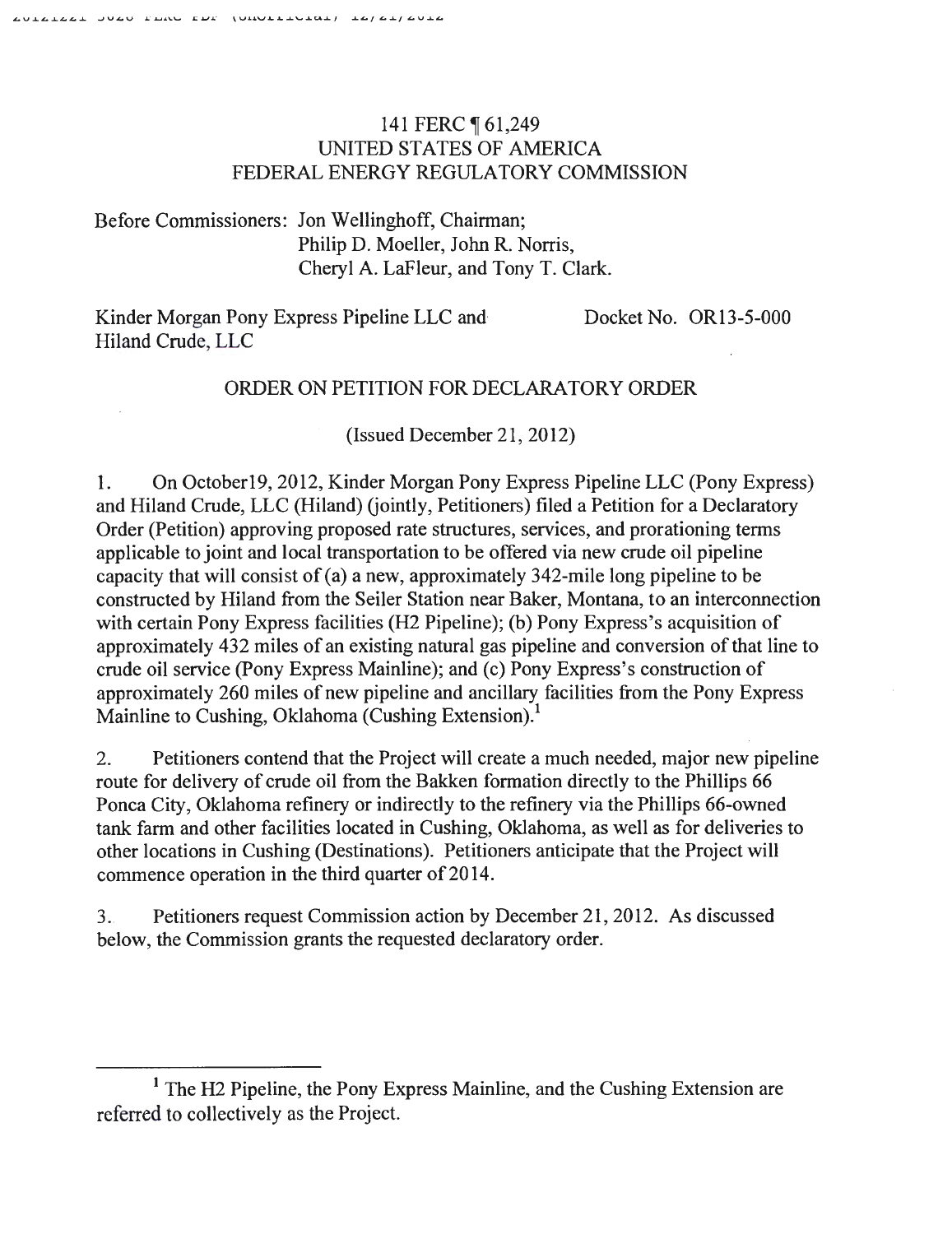$Docket No. OR13-5-000$  - 2 -

# **I. Background<sup>2</sup>**

4. Petitioners point out that production from the Bakken formation is projected to reach 1.2 million barrels of crude oil per day (bpd) by 2015 and that significant additional production is expected to be available from nearby parts of that region. Petitioners explain that this rapidly increasing production has resulted in a shortage of pipeline capacity to U.S. refineries, which in tum has caused significant prorationing of the existing pipelines from the Bakken region, as well as the large-scale use of railroad tank cars to transport the production.

5. Petitioners state that, on August 17, 2012, Pony Express and Belle Fourche Pipeline Company (Belle Fourche) filed a petition for a declaratory order in Docket No. OR12-26-000 (August 17 PDO) seeking approval of certain rate and other provisions for transportation by Belle Fourche and Pony Express from near Baker, Montana, and Guernsey, Wyoming.<sup>3</sup> Petitioners further state that the August 17 PDO sought approval for Pony Express to recover costs associated with the conversion of certain Kinder Morgan Interstate Gas Transmission LLC (KMIGT) facilities from natural gas to crude oil service, as well as approval to recover the capital costs and expenses incurred by KMIGT in providing continued natural gas service to its firm customers following the conversion.

6. Petitioners state that the H2 Pipeline will provide approximately 46,000 bpd of capacity from Seiler Station to Guernsey. From that point, the Pony Express Mainline and the Cushing Extension will provide approximately 230,000 bpd of additional light petroleum pipeline export capacity for the regional production, as well as maximizing the use of existing pipeline infrastructure. Petitioners explain that the shipper commitments associated with the Hiland/Pony Express Joint Committed Rates will provide adequate support for constructing facilities to increase the capacity of the Pony Express System by an additional 46,000 bpd above the capacity that would have been established if Pony Express were to be configured to accommodate only the local and joint Belle Fourche/Pony Express shipper commitments and related uncommitted capacity.

<sup>2</sup> Throughout the Petition, Petitioners refer extensively to the affidavits of John Eagleton and Jim Smith, which are attached to the Petition as Attachments A and B.

 $3$  On November 30, 2012, the Commission granted the petition for a declaratory order in Docket No. OR12-26-000. *Kinder Morgan Pony Express Pipeline LLC,*  141 FERC ¶ 61,180 (2012). That proceeding relates to Pony Express's planned construction of the Cushing Extension and its conversion of certain facilities from natural gas to oil pipeline service, as well as another pipeline expansion from Sandstone, Montana, to Guernsey, Wyoming.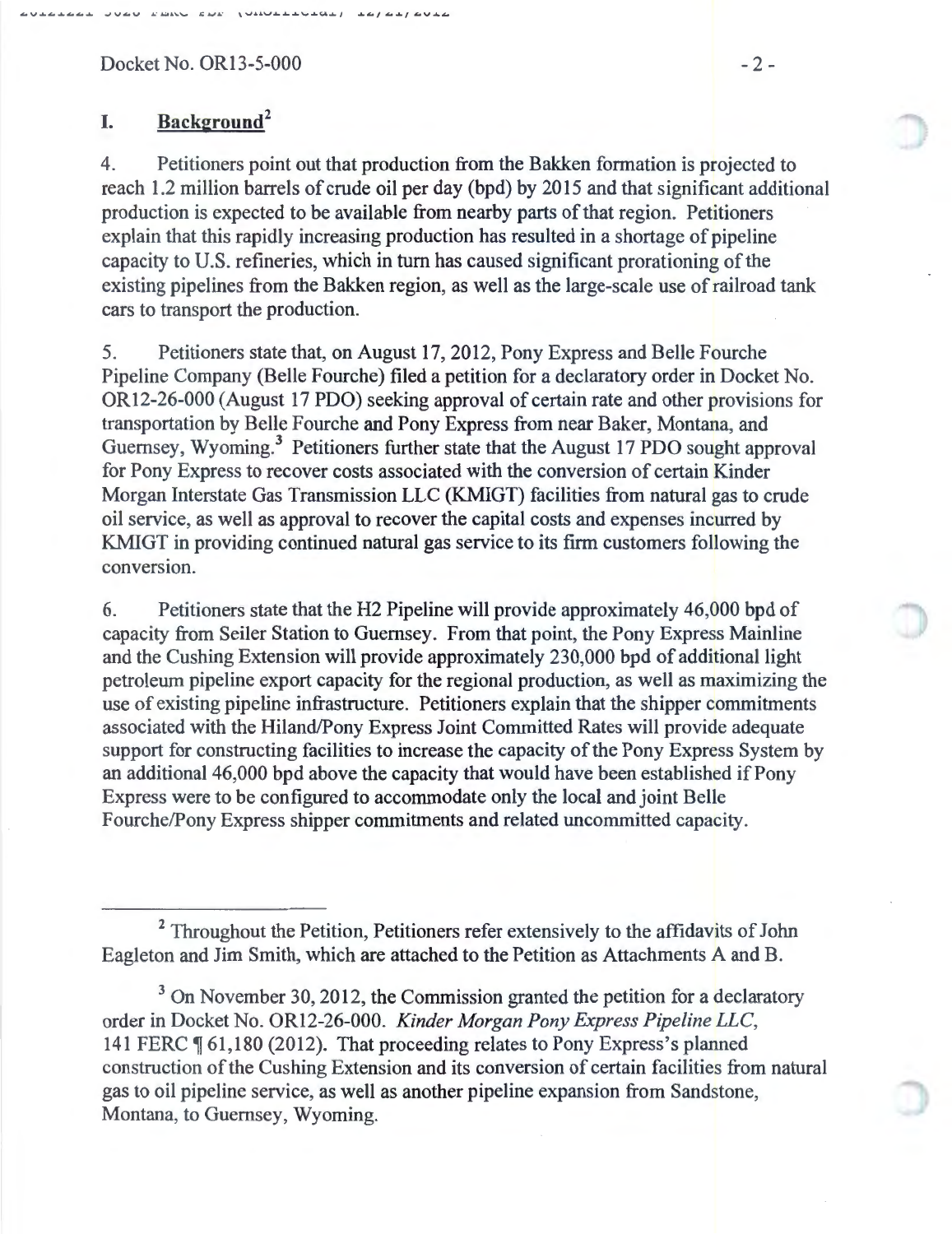Docket No. OR13-5-000 - 3 -

## II. Details of the Proposed H2 Pipeline

7. Petitioners state that Hiland currently has gathering and transportation facilities located north of the Seiler Terminal in North Dakota and Montana. They state that Hiland intends to build its Hl pipeline to gather and transport volumes to the Seiler Terminal, and further, that it will build the H2 Pipeline to transport volumes from the Seiler Terminal to the proposed interconnection with Pony Express near Guernsey, Wyoming. Petitioners explain that, while the H2 Pipeline's initial capacity will be up to 46,000 bpd, it will be capable of expansion up to an ultimate capacity of 73,000 bpd. According to Petitioners, the H2 Pipeline initially will consist of approximately 342 miles of 10-inch diameter pipeline and related facilities at a Hiland affiliate's Seiler Station, as well as a delivery metering station at the Hiland Guernsey terminal.

8. Additionally, Petitioners state that the proposed Pony Express System will provide local transportation service from Guernsey to the Destinations. Petitioners further explain that, to provide transportation, Pony Express plans to acquire from KMIGT certain pipeline and compression facilities, which it plans to convert for crude oil transportation service, and to construct other pipeline facilities as part of the new pipeline system from Guernsey to the Destinations.

### III. Joint Transportation Services

9. Petitioners state that, beginning in 2014, they will offer Joint Transportation Services from the Seiler Terminal to the Pony Express delivery points at the Destinations. They explain that the Joint Transportation Services will be provided in part on the approximately 46,000 bpd of new capacity to be constructed between Baker and Guernsey as part of the Hiland H2 Pipeline. Further, they state that Hiland and Pony Express will offer a series of Joint Committed Rates for the Joint Transportation Services pursuant to the terms of a Joint Tariff.

10. Petitioners state that, in the open seasons, they offered each potential shipper the opportunity to make a five-year volume commitment. According to Petitioners, they also offered potential shippers the opportunity to extend their agreements and volume commitments for an additional five-year term at the Joint Committed Rates. Petitioners explain that Committed Shippers were eligible for different Joint Committed Rates, depending on their individual volume commitments, with larger volume commitments entitling them to lower rates. In addition, continue Petitioners, Committed Shippers that signed transportation and deficiency agreements  $(T\&DA)^4$  with each of the carriers will

 $4$  Petitioners cite Attachments D and E, which are copies of the T&DAs. They state that interested shippers tendered separate executed T&DAs to each Petitioner (individually, the Hiland T&DA and the Pony Express T&DA, and collectively the Joint T&DAs).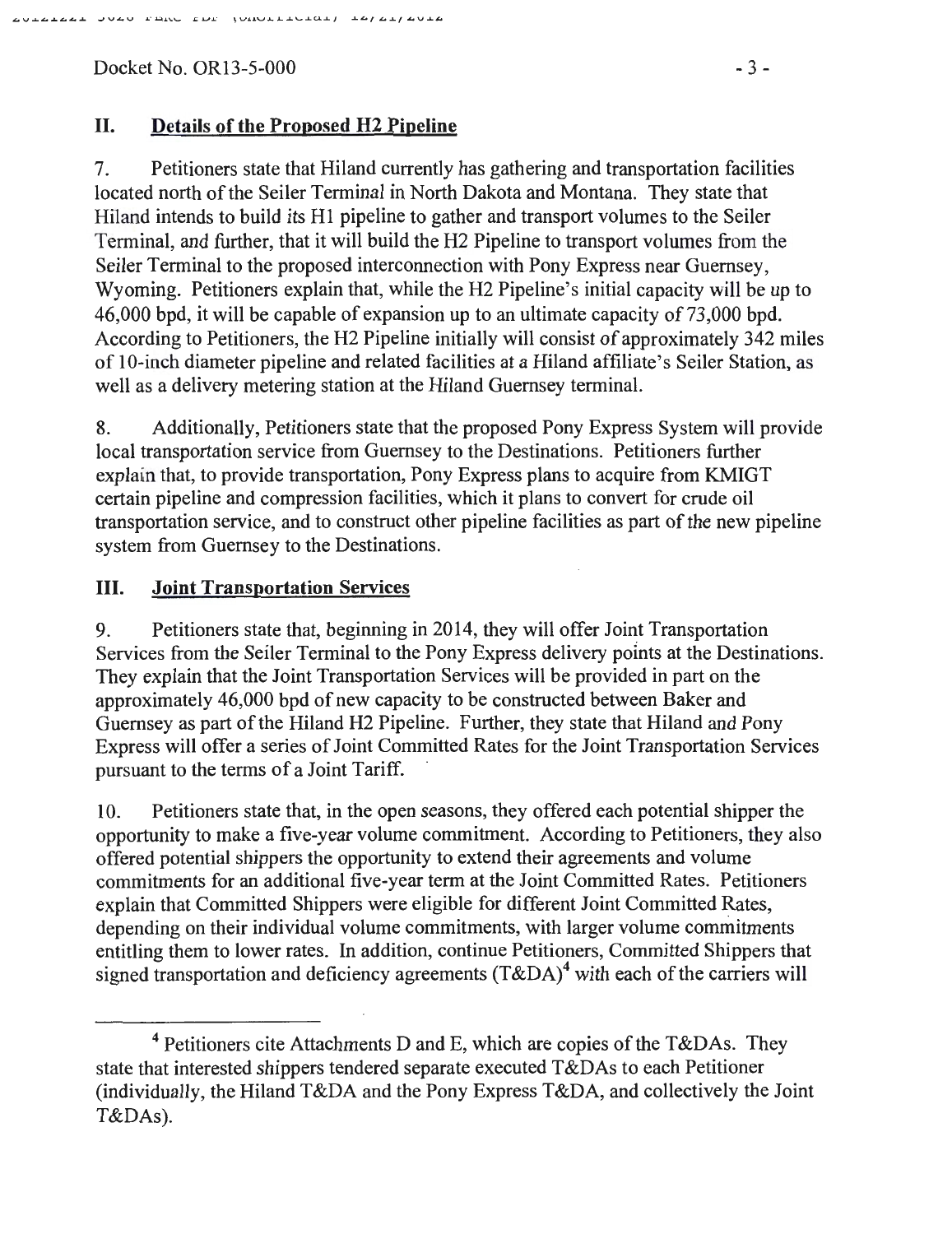$Docket No. OR13-5-000$  - 4 -

have specified initial historical capacity rights on the two systems, and those shippers will have the right under the Joint Tariff to pay \$0.01 per barrel above the prevailing uncommitted rate for the monthly right to obtain priority capacity for their committed volumes whenever transportation on the Project is prorated.

11. Petitioners describe the key terms of the Joint T&DAs. They state that the proposed initial Joint Committed Rates are subject to annual adjustment under the Commission's indexing regulations.<sup>5</sup> In addition, state Petitioners, the Joint T&DAs have provisions for deficiency payments and limited make-up rights to provide shipper flexibility.<sup>6</sup> Petitioners point out that the five-year contract term and the five-year extension right include the right to reduce committed volumes by 20 percent during the extension term.

### IV. **Notice and Interventions**

12. Notice of the Petition was issued October 23, 2012. Interventions and protests were due November 13, 2012. Pursuant to Rule 214 of the Commission's regulations.<sup>7</sup> all timely-filed motions to intervene and any unopposed motion to intervene out-of-time filed before the issuance date of this order are granted. Granting late intervention at this stage of the proceeding will not disrupt the proceeding or place additional burdens on existing parties. The Petition is unopposed.

#### **V. Discussion**

13. Petitioners assert that their proposal is just and reasonable and not unduly discriminatory or preferential, and that it is consistent with provisions of the Interstate

<sup>6</sup> The Deficiency Payment Accounts and the Incremental Barrels Accounts are described in detail in Section 5 of each T&DA (Attachments D and E to the Petition). In essence, each Petitioner will create both accounts for each shipper. Deficiency payments for committed volumes not shipped will be maintained in the Deficiency Payment Accounts and may be applied during the term of the  $T\&DA$  against transportation charges for Incremental Barrels. Any unused amount in a Deficiency Payment Account at the end of the term may be applied as a credit against transportation charges due for up to six month after the end of the term of the T&DA. This will allow a shipper that made Deficiency Payments during a force majeure event that prevents it from shipping its monthly minimum volume commitment to avoid forfeiting those payments.

7 18 C.F.R. § 385.214 (2012).

<sup>5</sup> Petitioners state that they also have the right to pass through or otherwise be compensated for any regulatory-imposed costs and to account for pipeline handling shrinkage.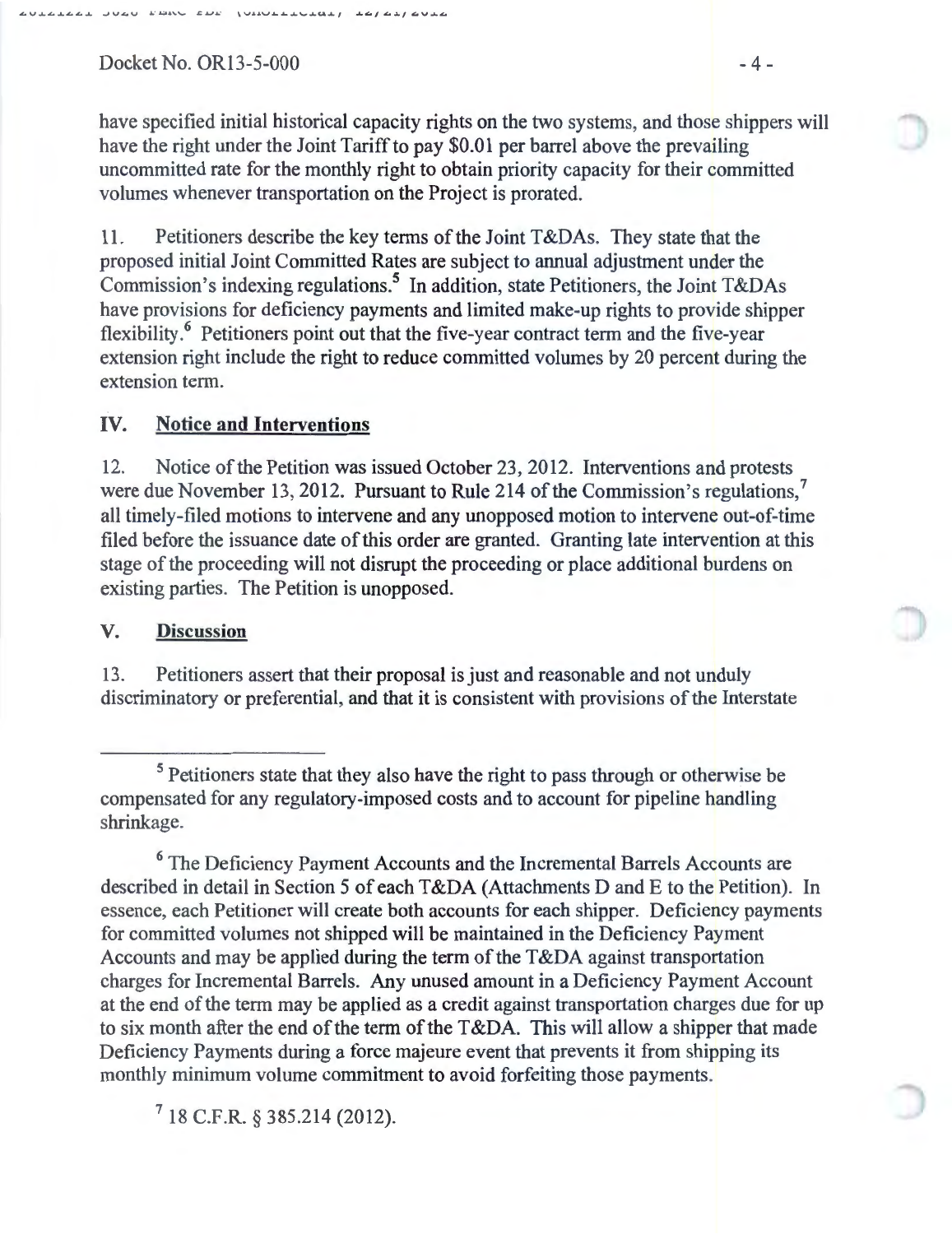AULALAAL JUAU FERD EDE (UNULLIDIAL) LA/AL/AULA

Commerce Act (ICA)<sup>8</sup> and Commission precedent addressing the rates and terms of service for proposed oil pipeline projects.

14. Petitioners contend that, commencing with *Express Pipeline Partnership*  (*Express*),<sup>9</sup> the Commission has recognized that advance rulings relating to the lawfulness of rate structures and terms of service for proposed oil pipeline projects can create regulatory certainty and allow the Commission to consider the issues without being limited by tariff filing timetables.<sup>10</sup>

# **A. Filing Joint and Local Committed Rates as Settlement Rates**

15. Petitioners maintain that, although the Commission's regulations do not specifically provide for a negotiated rate<sup>11</sup> with agreed-to subsequent rate changes, in cases where shippers have signed throughput and deficiency agreements and committed to pay for the contract volumes over a period of years, the Commission has treated these rates as effectively achieving the role of the settlement rates described in section 342.4(c) of the Commission's regulations.<sup>12</sup>

8 49 U.S.C. app. §§ 1, *et seq.* (1988).

<sup>9</sup> 76 FERC ¶ 61,245, *reh'g denied*, 77 FERC ¶ 61,188 (1996).

<sup>10</sup> Petitioners cite, *e.g., Shell Pipeline Co.,* 139 FERC ¶ 61,228 (2012); *Skelly-Belvieu Pipeline Company, L.L.C. ,* 138 FERC ~ 61,153 (2012); *Sunoco Pipeline L.P,*  137 FERC ~ 61 ,107 (2011); *Enbridge Pipelines (North Dakota) LLC,* 133 FERC <sup>~</sup>61,167 (2010) *(Enbridge North Dakota); CCPS Transportation, LLC,* 121 FERC <sup>~</sup>61 ,253 (2007); *Calnev Pipe Line LLC,* 120 FERC ~ 61,073, at P 23 (2007); *Colonial Pipeline Co.,* 116 FERC ~ 61,078 (2006); *Enbridge Energy Company, Inc.,* 110 FERC <sup>~</sup>61 ,2 11 (2005) *(Enbridge); Plantation Pipe Line Co.,* 98 FERC ~ 61 ,219 (2002).

 $11$  Rates charged under the T&DAs here may have volume differentiated discounts, i.e., a shipper shipping greater volumes is eligible for a lower price per barrel.

12 18 C.F.R. § 342.4(c) (2012). Petitioners cite, *e.g., Express Pipeline Partnership*, 76 FERC  $\P$  61,245, at 62,258-59 (1996), in which the Commission approved a request that committed rates and later, agreed-to changes be treated consistently with settlement rates. The Commission stated:

> The Commission will grant the request for waiver, so that prospective shippers may be substituted for current shippers in the verified statement required by section 342.4(c). The Commission will also grant the request for waiver that Express not be required to re-apply for alternative rate treatment under sections 342.1 and 342.4(c) each time the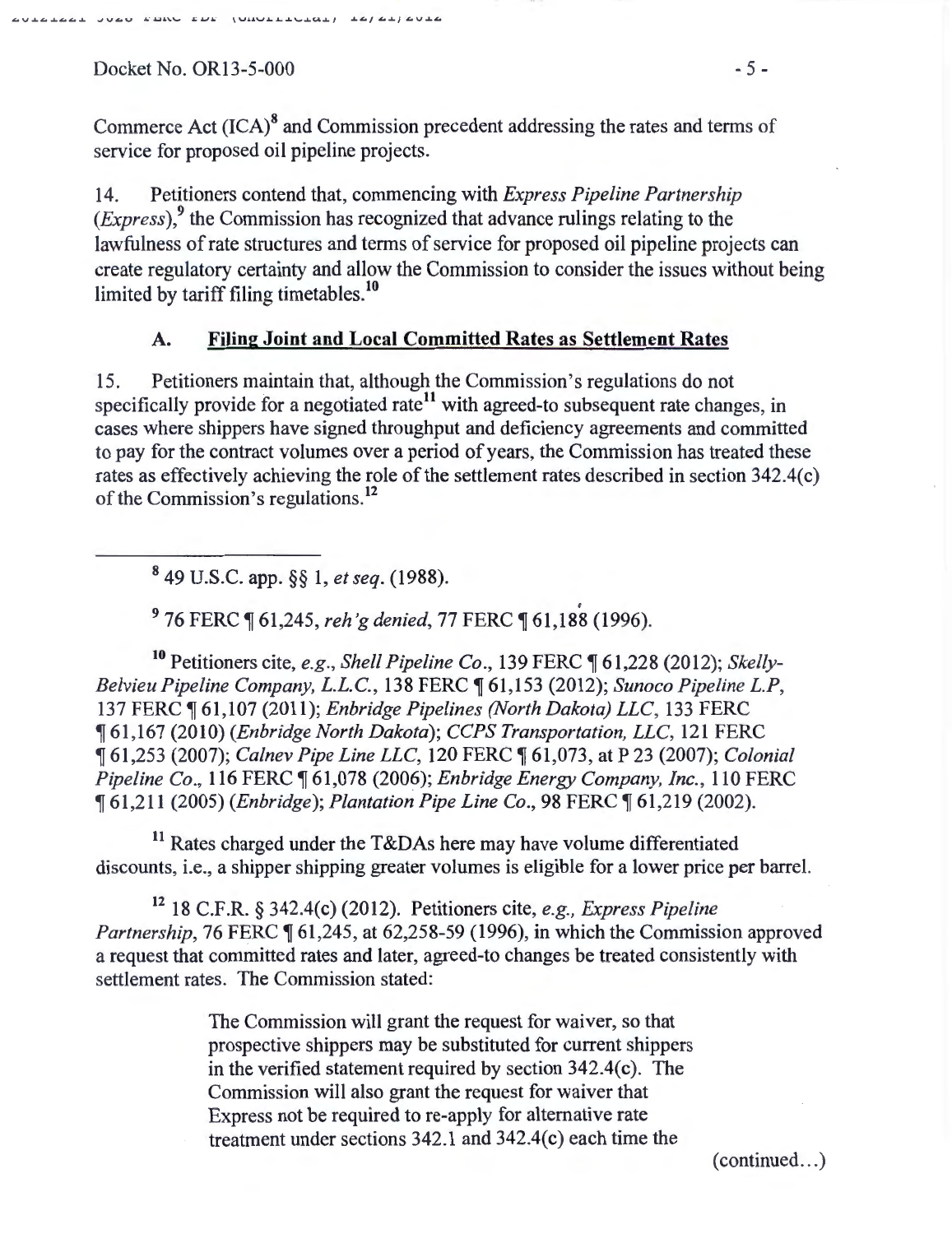$Docket No. OR13-5-000$  - 6 -

16. Petitioners state that the Joint T&DAs provide that the Committed Shipper Rates will be no greater than the uncommitted rate (or any other committed rate) for equivalent service. According to Petitioners, the Commission's policy for joint rates is that they should be no more than the sum of the underlying local rates,<sup>13</sup> and that the Commission has cited this policy in a declaratory order approving joint rates in the context of a contract arrangement.<sup>14</sup> However, Petitioners acknowledge that there is no local rate currently on file for the Pony Express System or for Hiland's planned service. Despite that, Petitioners contend that the Commission may approve this aspect of their Petition because they have provided that Committed Shipper rates will be no greater than the uncommitted rate or any other committed rate for equivalent service.

17. *Commission Analysis.* The Commission will grant the Petitioners' request. Although the local rates are unknown at this time because the Project has not been completed, Petitioners agree that the Committed Rates will be no greater than the uncommitted rate or any other committed rate for equivalent service.

18. The Commission's approval of Petitioners' request is consistent with Commission precedent in similar cases, including *Enbridge North Dakota*.<sup>15</sup> As Petitioners acknowledge, the Commission's regulations do not provide specifically for negotiated initial rates with agreed-to future rate changes. However, the Commission will continue to apply its policy of honoring oontracts signed by committed shippers, such as the T&DAs here, which include the commitment to pay for contract volumes and other agreed-to charges during the terms of the contracts. The Commission finds that such rates are consistent with the spirit of section  $342.4(c)$ .<sup>16</sup>

> agreed-to rate adjustment exceeds the generic index under 342.3. Express does not have current shippers because its pipeline has not been constructed. Its statement that all of its term shippers have agreed to the two percent adjustment, while not consistent with the letter of section  $342.4(c)$ , is certainly consistent with the spirit of that section.

<sup>13</sup> Petitioners cite, *e.g., Texaco Pipeline Inc.*, 72 FERC ¶ 61,313 (1995).

<sup>14</sup> Petitioners cite *Enbridge Pipelines (North Dakota) LLC*, 133 FERC 161,167 (2010).

<sup>15</sup> 133 FERC ¶ 61,167 (2010).

16 18 C.F.R. § 342.4(c) (2012). *See Express Pipeline Partnership,* 76 FERC ~ 61,245, at 62,258-59 (1996).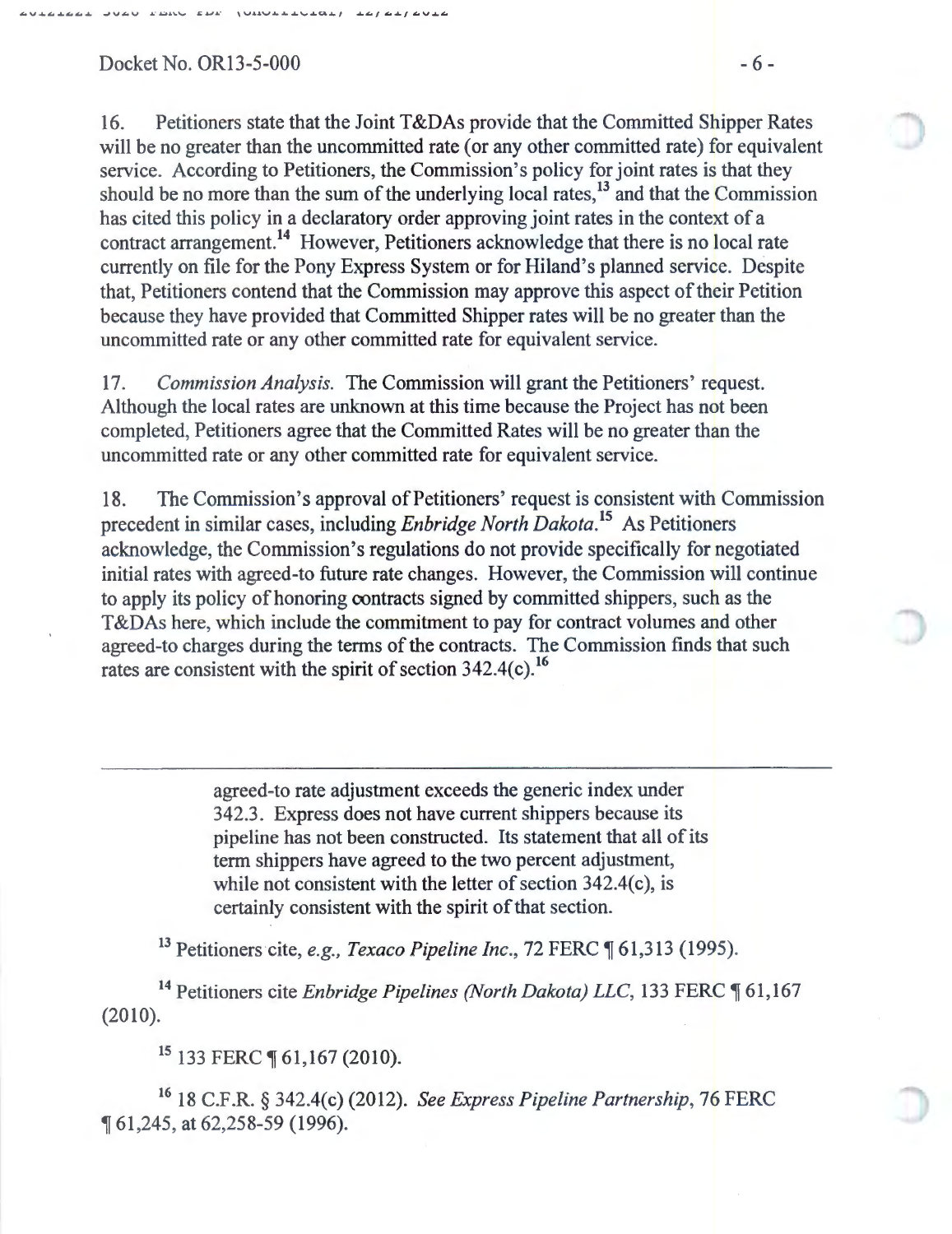AVIAIAAL JUAU PERU EDP (URULLIULEE) IA/AL/AVIA

19. Petitioners state that the proposed initial Joint Committed Rates will be subject to annual adjustment under the Commission's indexing regulations. Additionally, they state that they will have the right to pass through or otherwise be compensated for any regulatory-imposed costs and to account for pipeline handling shrinkage. In addition, state Petitioners, the Joint T&DAs have provisions for deficiency payments and limited make-up rights to provide shipper flexibility. They also point out that the five-year contract term, with the five-year extension right, includes the right to reduce committed volumes by 20 percent during the extension term. Petitioners claim that Commission approval of these provisions of the  $T\&DAs$  would be consistent with the Commission's decision in *Mid-America Pipeline Company, LLC (MAPL)*,<sup>17</sup> and other cases. The *pro forma* Joint T&DA's are found in Attachments D and E to the Petition.

20. *Commission Analysis.* The Commission will grant this requested ruling because it is consistent with Commission precedent, such as *MAPL.* In that case the Commission approved a requested finding that the terms of the agreements executed by committed shippers (including the agreed-to tariff, rate, and priority service structure) would be applied during the established terms of the agreements between the pipeline and the shippers that made volume commitments during the open season.<sup>18</sup>

# C. Structure of the Joint Committed Rates

21. Petitioners state that the Joint Committed Rates will vary with the size of the Committed Shippers' volume commitments. Petitioners explain that the greater the committed volume, the greater the discount relative to the rates to be paid by lowervolume Committed Shippers. Petitioners point out that the Commission has approved this type of rate structure in earlier cases.

22. *Commission Analysis.* The Commission previously has recognized that it is appropriate for shippers committing to larger volumes to fay discounted rates, versus shippers that do not commit to transport larger volumes.<sup>19</sup> Since its decision in *Express*, the Commission has recognized that uncommitted shippers are not similarly situated with

 $17136$  FERC  $\P$  61.087 (2011).

<sup>18</sup> Mid-America Pipeline Company, LLC, 136 FERC ¶ 61,087, at P 9 (2011); *Enbridge Pipelines (Southern Lights) LLC,* 122 FERC ¶ 61,170, at P 13 (2008) ("[T]he Commission clarifies that the agreed-upon terms of the TSA will govern the determination of the committed shippers' rates over the term of the TSA[.]").

<sup>19</sup> E.g., Plantation Pipe Line Co., 98 FERC ¶ 61,219 (2002); *Williams Pipe Line Co., 80 FERC ¶ 61,402 (1997).*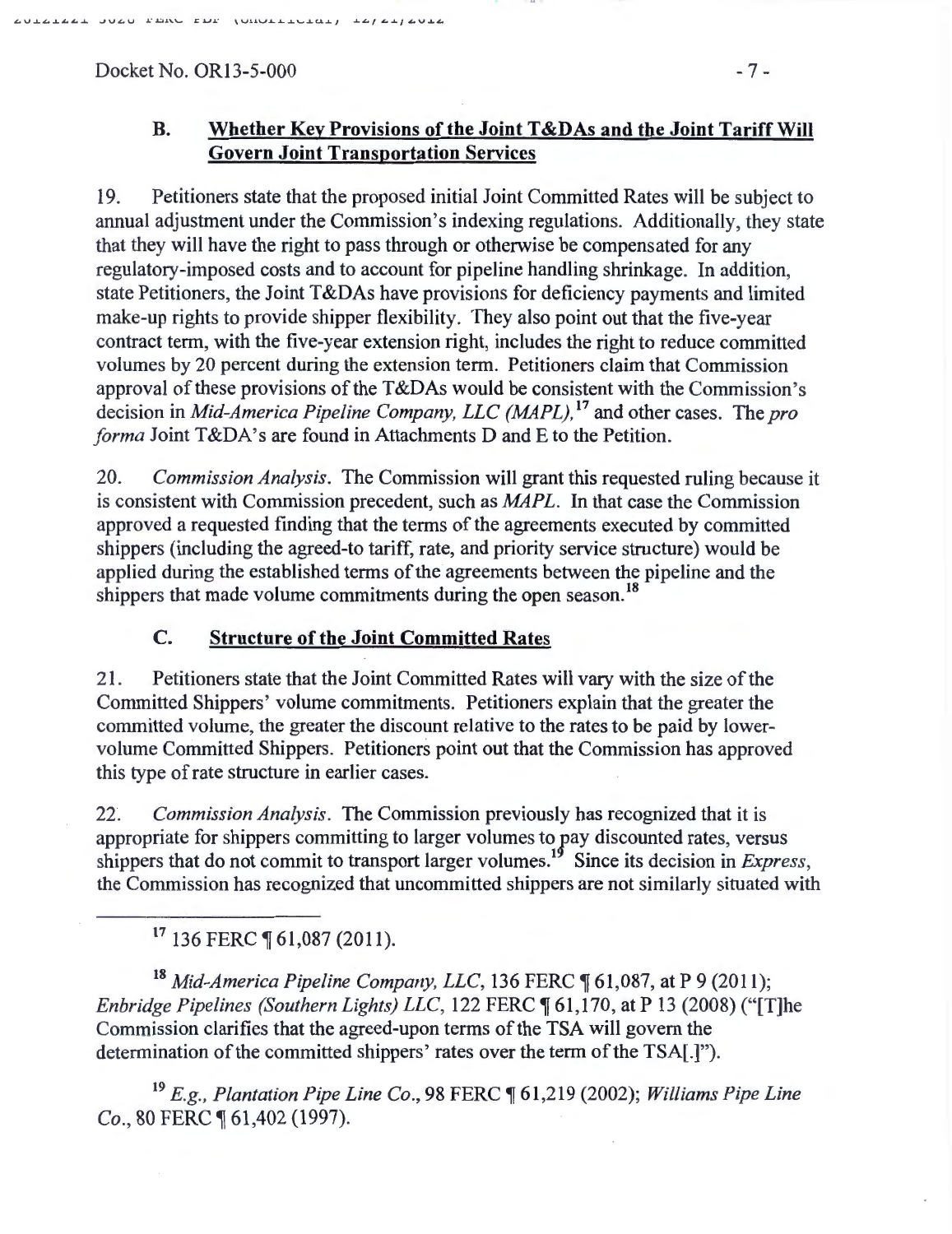Docket No. OR13-5-000  $-8$  -

respect to shippers making longer term commitments, incurring greater costs and liabilities, and undertaking greater risks.<sup>20</sup>

## D. Petitioners' Prorationing Policies

23. Petitioners state that they have separate but compatible prorationing policies to govern allocations of capacity to shippers on their respective segments when capacity is over-subscribed in any month.<sup>21</sup> Petitioners list the following key features of the policies:

- Use of an historical volume-based methodology to allocate Project capacity under the Joint Committed Rates;
- A base period of 12 months for historical volumes;
- At least 10 percent of the capacity set aside for New Shippers;
- Each New Shipper will be limited to two and one-half percent of capacity; and
- Each New Shipper can become a Regular Shipper after shipping for  $12$  consecutive months.<sup>22</sup>

24. Petitioners explain that, for the first 12 months of their operations, up to 90 percent of the available volumes will be allocated to Committed Shippers. However, continue Petitioners, in the subsequent rolling 12-month base periods, New Shippers that shipped

<sup>20</sup> Express Pipeline Partnership, 76 FERC ¶ 61,245, at 62,254 (1996) in which the Commission stated:

> Each class of term shipper presents unlike circumstances because the longer term commitments provide greater assurances than the shorter term commitments, and hence, more long-term revenue stability. Term volume shippers committing to longer terms assume greater risks than shippers assuming lesser shipment obligations because 15 and 10 year terms present very long lead times in the oil business.

<sup>21</sup> Petitioners state that these policies are included in the *Pro Forma* Rules and Regulations Tariffs attached to the respective T&DAs.

 $22$  A "Regular Shipper" is a shipper that has shipped Petroleum in each month of the Base Period or is a Committed Shipper that has shipped Petroleum pursuant to a T&DA in each month of the Base Period; provided, however, that each Committed Shipper shall be deemed to be a Regular Shipper upon the In-Service Date. A shipper not meeting these criteria is considered a "New Shipper."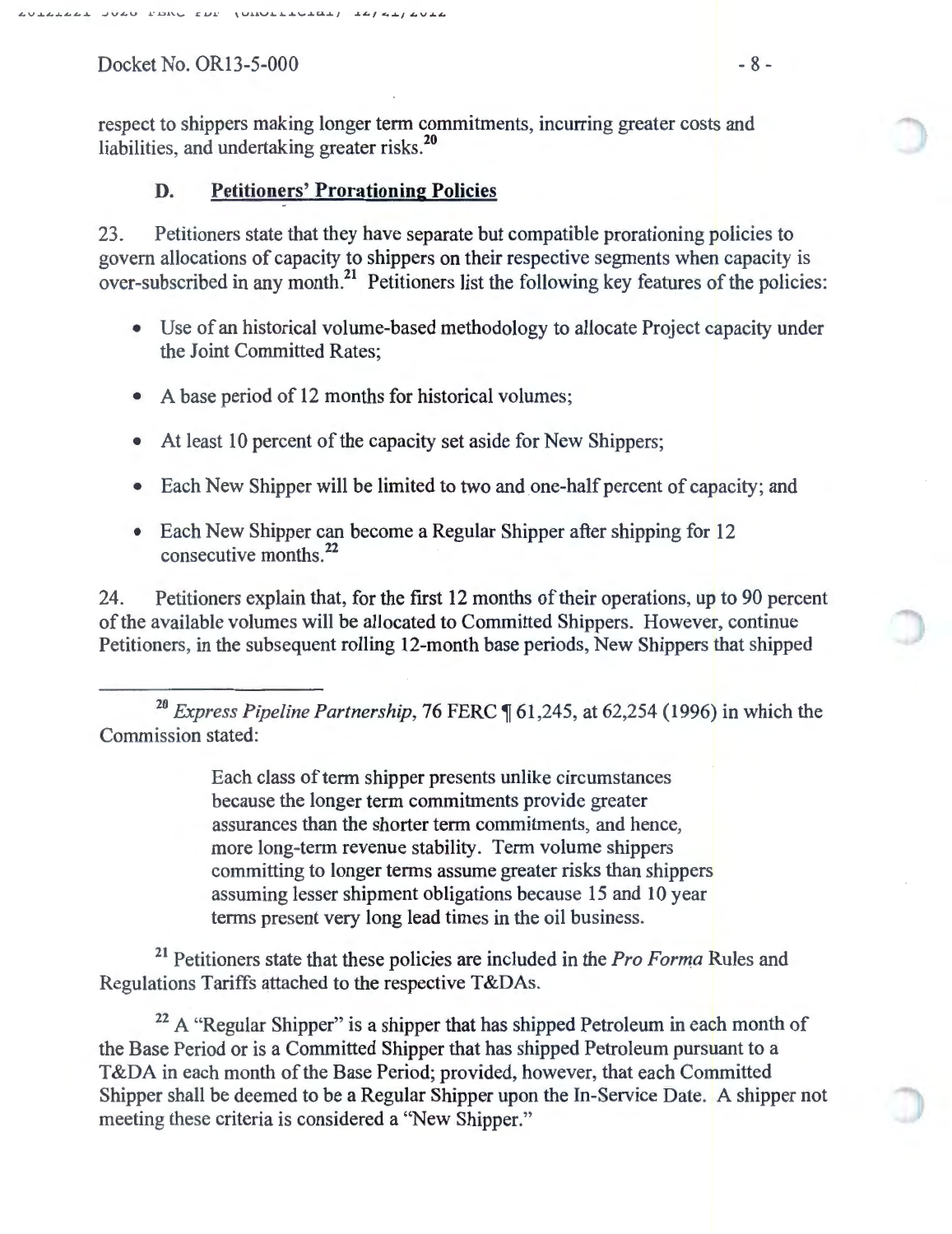$Docket No. OR13-5-000$  - 9 -

~V..&.~..L.~~..&. .JV U .L;.~l\.'- *s=.UJ,:* **\ <sup>U</sup> J. J. \.J .L.L.J- \..o .J-U..J- }** J-~ 1 ~.&. I ~v•w

during all 12 months of the applicable base period will become Regular Shippers, displacing the applicable portion of Committed Shipper volumes and so on through the term of the T&DAs. In particular, as New Shippers move into the Regular Shipper category, the allocations to Regular Shippers (including Committed Shippers) will be eroded. The failure of Committed Shippers to ship their monthly minimum volume commitments frees space for other Regular and New Shippers to use, resulting in further erosion of the allocations for such Committed Shippers and increased allocations for Regular and New Shippers that use this unutilized capacity, unless they elect the premium rate/priority service option.

25. Petitioners next state that they will grant Committed Shippers the right to obtain priority capacity equal to their Committed Volumes in any month by paying a premium rate of \$0.01 per barrel above the uncommitted rate. Petitioners acknowledge that their *Pro Forma* Rules and Regulations tariffs do not include this priority right, but they state that they will include the option when they file the Joint Rates.

26. Petitioners maintain that this proposal is similar to the proposal approved in *Explorer Pipeline Co.*<sup>23</sup> which would afford contract shippers discounted tiered rates while giving them the right to avoid prorationing by paying a premium.<sup>24</sup> Petitioners emphasize that the priority provided under this option will not apply to the capacity rights of committed shippers who executed the T&DAs addressed in Docket No. OR12-26-000.

27. Moreover, continue Petitioners, under their proposed historical volume-based prorationing policy, a Committed Shipper will be deemed to be a Regular Shipper as of the in-service date of the Project and also will be deemed, for the first 13 months following the in-service date of the Project, to have shipped its minimum volume commitment<sup>25</sup> during each month of the base period. Petitioners explain that a Committed Shipper's base period shipment history will be calculated using the greater of the shipper's actual shipments during the base period or the volumes otherwise paid for.

28. Petitioners contend that this provision also is consistent with Commission precedent, including *TransCanada Keystone Pipeline, LP (TransCanada Keystone),<sup>26</sup>*in

 $23$  140 FERC  $\P$  61,098, at P 26 (2012).

<sup>24</sup> Petitioners further cite *Sunoco Pipeline L.P.*, 137 FERC ¶ 61,107, at PP 14-15 (20 11) (offering committed shippers priority capacity, not subject to prorationing at a premium of \$0.01 per barrel); *Skelly-Belvieu Pipeline Co.*, L.L.C., 138 FERC 161,153, at PP 16-18 (2012) (approving reservation of 35 percent of post-expansion capacity for committed shippers paying a premium rate).

<sup>25</sup> Minimum volume commitment is the total minimum daily volume that the shipper agrees to ship, as designated in Exhibit A to its T&DAs with the Petitioners.

<sup>26</sup> 131 FERC ¶ 61,139 (2010).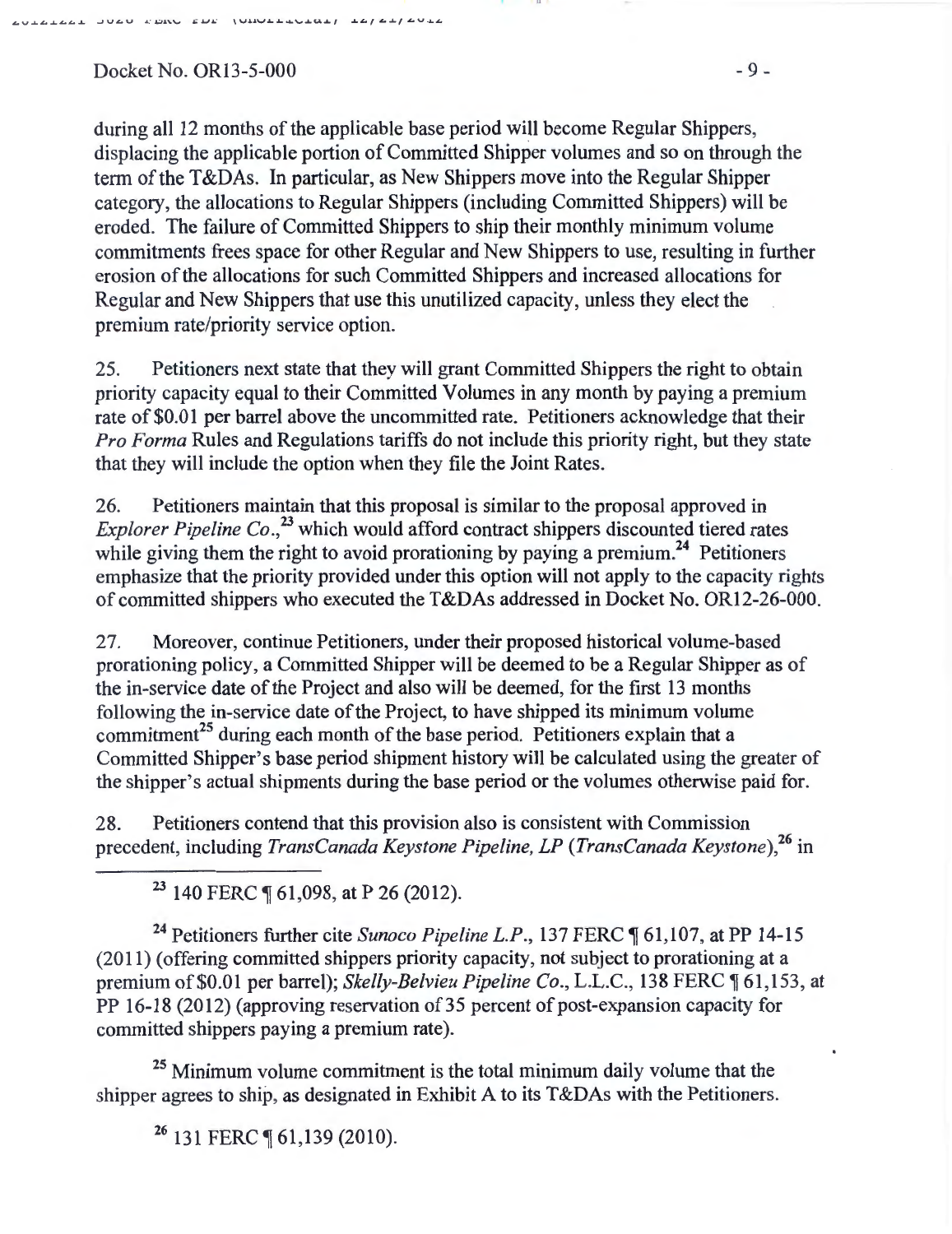$Docket No. OR13-5-000$  - 10 -

which the Commission approved a provision stating that the base period volume history of committed shippers for the first six months of service would be deemed to equal the committed shippers' volume commitment levels. Petitioners add that TransCanada Keystone's proposed policy provided that uncommitted shippers collectively would be allocated up to five percent of capacity and would not receive the base period volume benefits afforded to committed shippers.<sup>27</sup> Petitioners add that their policies are consistent with Commission precedent in that they set aside at least 10 percent of their newly-added capacity for New Shippers.<sup>28</sup> More recently, continue Petitioners, in *Shell Pipeline Company LP*, the Commission approved a similar prorationing provision that would provide committed shippers with deemed initial capacity, subject to prorationing under the pipeline's rules.<sup>29</sup>

29. Petitioners submit that these limited additional rights for the Committed Shippers on the Project should be approved by the Commission. In addition to the fact that the Committed Shippers provided the economic rationale for the Project, Petitioners maintain that those shippers considered the additional prorationing rights to be an important inducement to execute the T&DAs. Petitioners reiterate that Committed Shippers are not similarly-situated with respect to uncommitted shippers on the Project, and Petitioners further cite the Committed Shippers' related deficiency payment obligations (which are discussed below) as justification for protecting them from allocation erosion during the first base period of pipeline operations. Despite that, state Petitioners, because their prorationing policies afford New Shippers the opportunity to become Regular Shippers and to gain access to 90 percent of the Project's capacity, the policies ensure that Committed Shippers will not receive firm transportation service at discount rates and that uncommitted shippers will have a reasonable opportunity to gain access to significant pipeline capacity.

30. *Commission Analysis.* The Commission will approve the Petitioners' prorationing policies because they are generally consistent with Commission policy and precedent. Petitioners have demonstrated that the Project will be an important link in the constrained pipeline capacity currently available to move crude oil from the Bakken region and other nearby production areas where production is projected to increase.

 $29$  141 FERC  $\P$  61,017, at P 14 (2012).

<sup>&</sup>lt;sup>27</sup> Petitioners cite *TransCanada Keystone Pipeline, LP*, 131 FERC ¶ 61,139, at p 12 (2010).

<sup>&</sup>lt;sup>28</sup> Petitioners cite, *e.g., Oxy Midstream Strategic Development, LLC*, 141 FERC <sup>~</sup>61,005, at P 19 (2012); *see also Platte Pipe Line Co.,* 117 PERC~ 61,296, at P 56 (2006).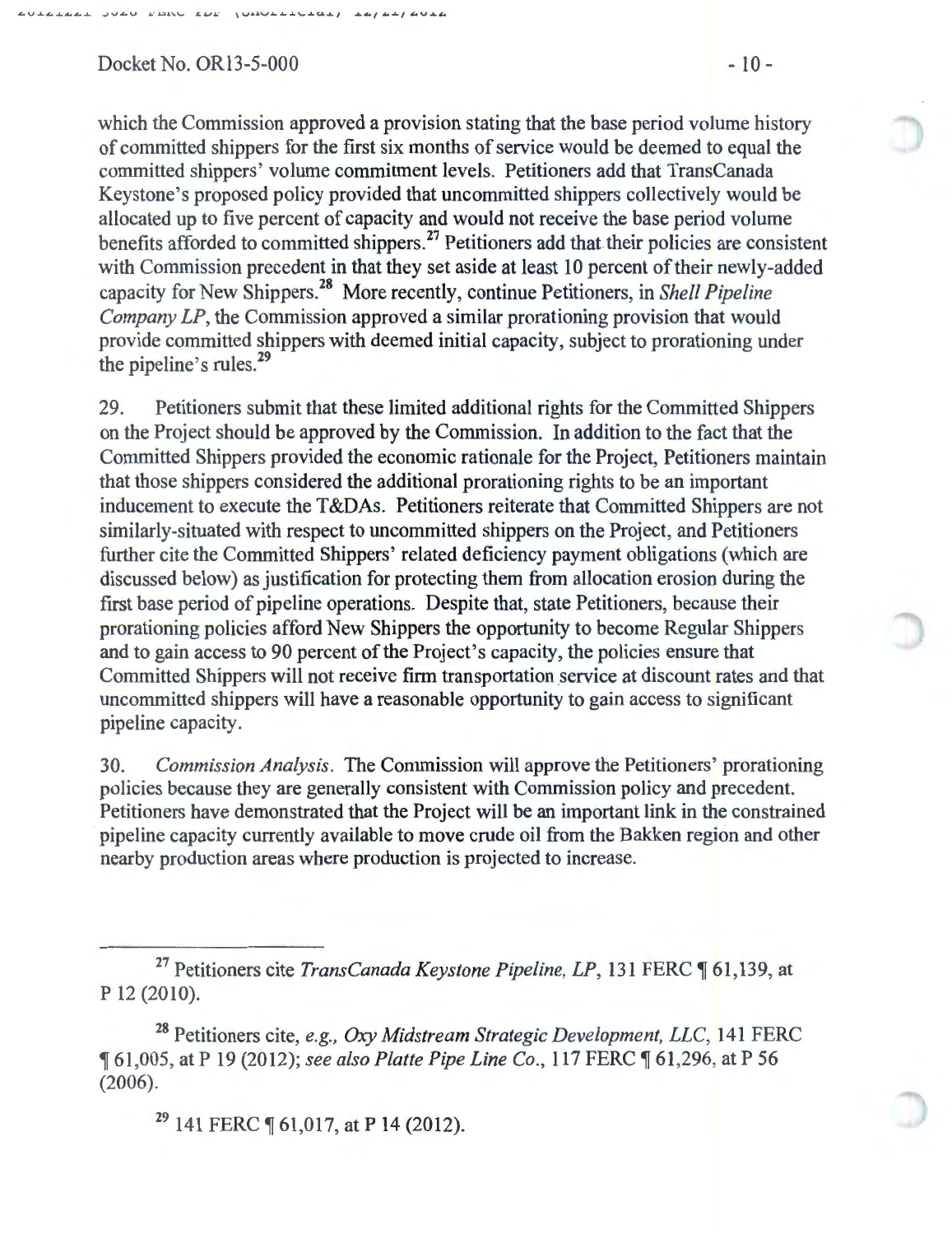Docket No. OR13-5-000 - 11 -

31. The Commission recognizes that Committed Shippers that signed T&DAs have agreed to be bound by these prorationing policies, which distinguish their rights and obligations from those of shippers that chose not to commit to the Project. Importantly, Petitioners have set aside an appropriate percentage of their capacity for uncommitted shippers and have provided a process whereby New Shippers can become Regular Shippers. Further, Petitioners conducted public open seasons, which gave all potential shippers the opportunity to become Committed Shippers.

# E. Deficiency Payment Crediting and Incremental Barrels Crediting Mechanisms

32. Petitioners state that they have included provisions in the Joint T&DAs that will provide flexibility to a Committed Shipper in the event that the shipper has more or less crude oil available for shipment in a month than it committed to ship. Petitioners state that these provisions require each of them to establish a Deficiency Payment Account and an Incremental Barrels Account for each Committed Shipper.

33. Petitioners further explain that each ofthem must apply (on a dollar-for-dollar basis) the amounts in each Deficiency Payment Account against any future transportation charges the Committed Shipper incurs for shipping volumes in excess of its monthly minimum commitment. Petitioners also state that the balance in each such account may be used at any time during the term of the T&DA and for six months following expiration of the term in instances where shippers have made Deficiency Payments for barrels they were unable to ship due to *force majeure* events. However, Petitioners point out that amounts in each Committed Shipper's Deficiency Payment Account may not be used as a credit against a future deficiency payment the Committed Shipper may owe. Petitioners also emphasize that incremental barrels for which transportation charges are paid from this account will not be included in the shipper's shipment history for purposes of prorationing. Petitioners further explain that a Committed Shipper's barrels attributable to Deficiency Payments will be included in the shipper's shipment history for that month for purposes of administering prorationing.

34. Similarly, state Petitioners, each of them will be required to create an Incremental Barrels Account for each Committed Shipper in which the shipper's payments for the transportation of incremental barrels will be deposited.<sup>30</sup> Petitioners add that amounts in each such account must be applied (on a dollar-for-dollar basis) against any future Deficiency Payments the shipper may owe, but funds from an Incremental Barrels Account may not be used as a credit against any future transportation charges the Committed Shipper may owe for shipment of incremental barrels. Petitioners further state that the balance of each Committed Shipper's account must be used within the term

 $30$  Petitioners cite Section 5(e) in both the Hiland T&DA in Attachment D and the Pony Express T&DA in Attachment E.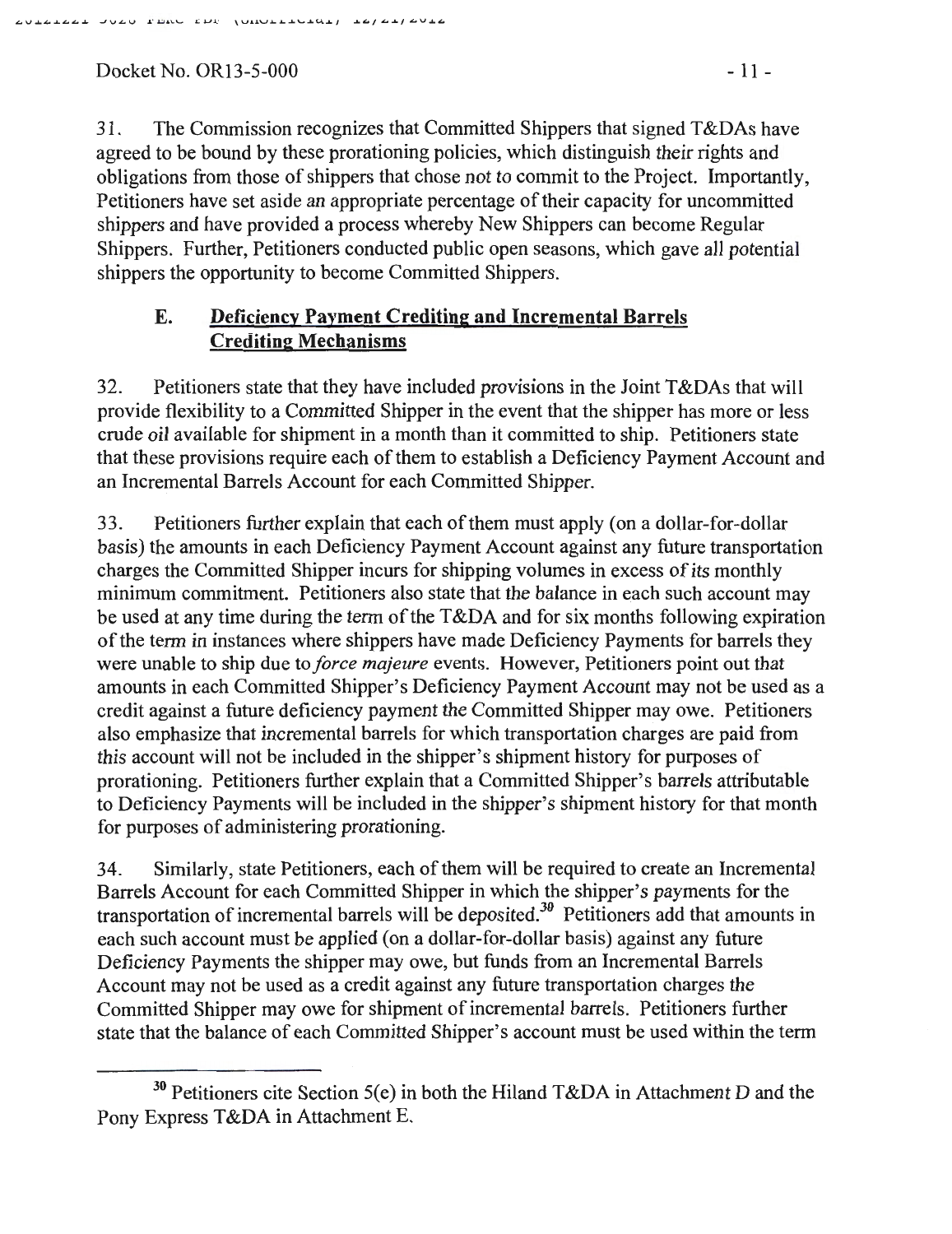Docket No. OR13-5-000 - 12 -

of that shipper's T&DA. Petitioners emphasize that, to the extent that a Deficiency Payment is offset from the shipper's Incremental Barrels Account, the volumes related to such a Deficiency Payment will not be included in the shipper's shipment history for prorationing.

35. Petitioners submit that these provisions will provide flexibility to any Committed Shipper that may have more or less crude oil available to ship in a month than its commitment, and especially when a Committed Shipper was unable to ship its committed volumes due to a *force majeure* event, but had to make a Deficiency Payment to cover the shortage. Petitioners state that the provisions include certain limitations on what volumes can be used for purposes of calculating the Committed Shipper's shipment history, which will prevent "double counting" for shipment history purposes. Petitioners emphasize that such limitations will protect uncommitted shippers in times of prorationing.

36. *Commission Analysis.* The Commission will approve these provisions. They provide flexibility to the Committed Shippers and the Petitioners.

37. Committed Shippers will have the ability to offset both deficiencies and incremental barrels under specified circumstances, but payments for deficiencies may not be credited against future deficiency obligations. Additionally, except in limited situations involving *force majeure*, the volumes for which transportation is paid from the Deficiency Payment Accounts will not be included in a shipper's shipment history when prorationing is required. While this benefits Committed Shippers by affording them flexibility in the payment for their shipments, it also prevents them from obtaining an unfair advantage over uncommitted shippers by having their barrels counted twice when prorationing is necessary.

### **F. Term Extension Rights**

38. Petitioners state that their Joint T&DAs include a provision giving each Committed Shipper the ability to extend the initial term of its T&DA for an additional five-year term. They point out that a Committed Shipper may only make such an election if it extends both T&DAs for the same five-year period. Additionally, state Petitioners, a Committed Shippers that extends its term also may elect to reduce its initial volume commitment by 20 percent, provided that this reduction applies to both T&DAs. Further, Petitioners states that the rates paid by a Committed Shipper that reduces its volume commitment will be adjusted if the reduction moves the Committed Shipper into a different rate and volume tier.

39. *Commission Analysis.* The Commission will approve the contract extension and related rights established in Petitioners' Joint T&DAs. The Commission has approved similar contract extension/rollover rights in prior declaratory orders addressing new pipeline capacity. For example, in *Enbridge,* the Commission approved the requested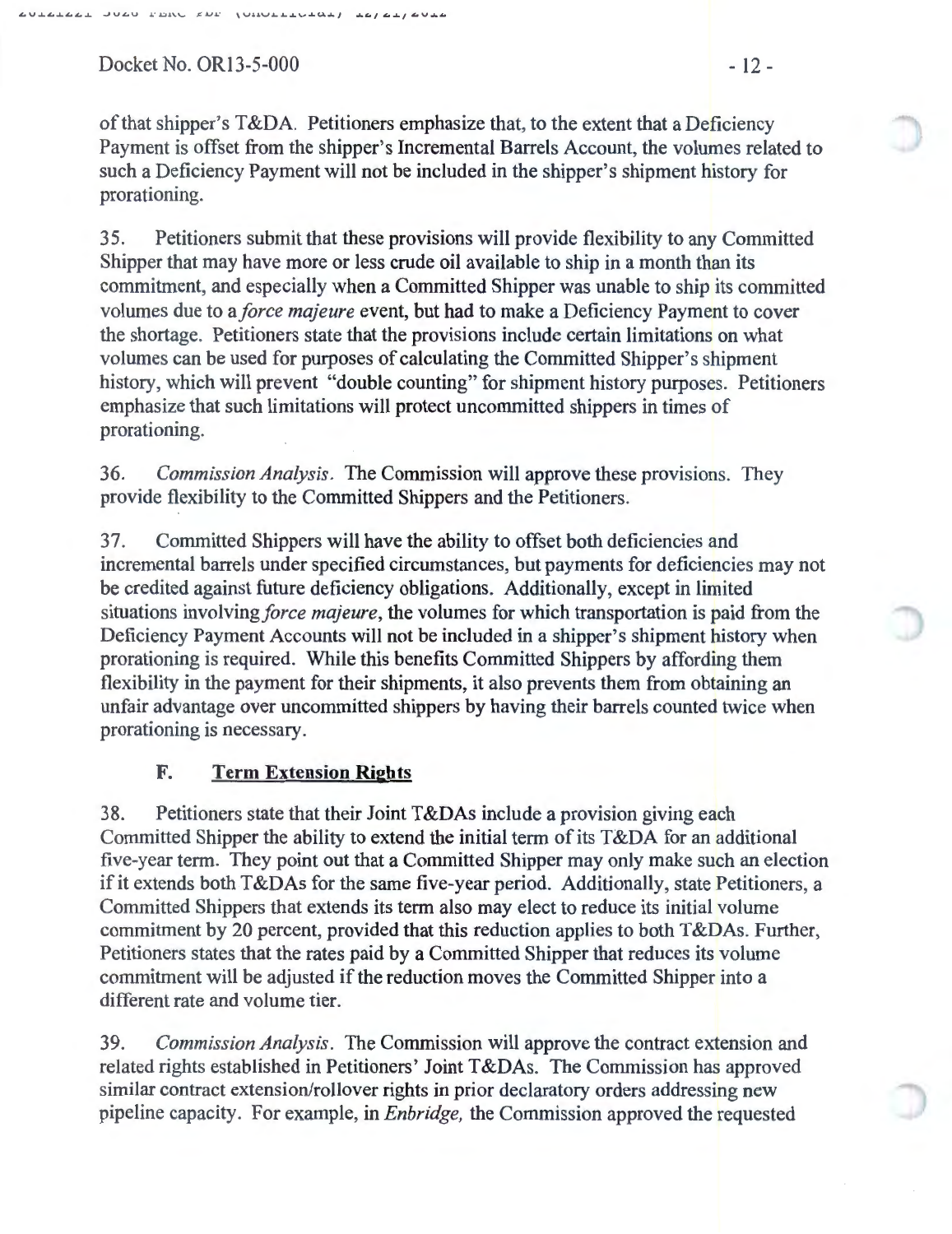Docket No. OR13-5-000 .: 13-

AVIALAL JUAO PENG EDE (UNULLIGIA) IA/AI/AULA

findings for a project that gave shippers the right to renew  $10$ -year transportation service agreements for a second 10-year term and also provided the right to increase their volume commitments.<sup>31</sup>

The Commission orders:

The Petition for a Declaratory Order is granted, as discussed in the body of this order.

By the Commission.

 $(SEAL)$ 

Kimberly D. Bose, Secretary.

 $31$  110 FERC  $\P$  61,211 at P 10. The Commission stated as follows:

Enbridge states that the initial term of the Spearhead TSAs is 10 years and that shippers have the option of extending the term for an additional 10 years if the pipeline does not cease operations at the end of the initial term. According to Enbridge, the minimum committed volume is 5,000 BPD, and commitments can either be fixed (i.e., the same fixed volume over the initial term) or escalating (i.e., the committed volume may be stair-stepped, with a greater commitment in later years). Moreover, adds Enbridge, each committed shipper has the right to increase its minimum volume commitment by an amount (the step-up volume commitment) that varies depending upon the level of the average initial commitment.

*See also* Oxy *Midstream Strategic Development, LLC,*  141 FERC 161,005 at P 19.